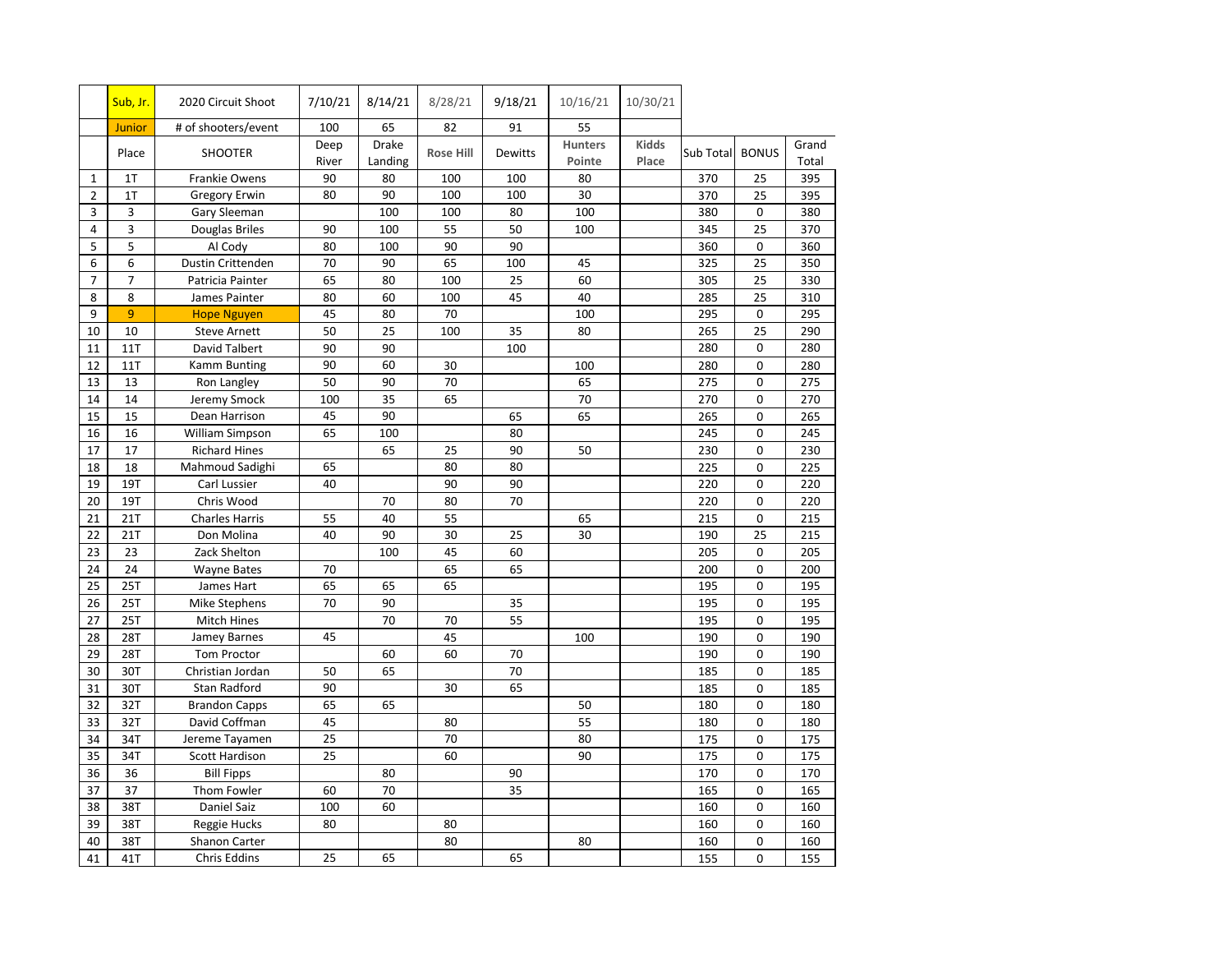| 42 | 41T        | John Hewke              | 65  | 65  |     | 25  |     | 155 | 0                | 155 |
|----|------------|-------------------------|-----|-----|-----|-----|-----|-----|------------------|-----|
| 43 | 41T        | Marty Southard          |     |     |     | 65  | 90  | 155 | $\mathbf 0$      | 155 |
| 44 | 41T        | Susan Coffman           | 65  |     |     |     | 90  | 155 | 0                | 155 |
| 45 | 45T        | <b>David Sanders</b>    | 35  |     | 25  |     | 90  | 150 | $\mathbf 0$      | 150 |
| 46 | 45T        | <b>Ricky Cooke</b>      | 25  | 25  | 30  |     | 70  | 150 | $\mathbf 0$      | 150 |
| 47 | 47T        | Allen Wagner            | 25  | 25  | 25  |     | 70  | 145 | $\mathbf 0$      | 145 |
| 48 | 47T        | Tom Mcpherson           | 55  | 90  |     |     |     | 145 | $\mathbf 0$      | 145 |
| 49 | 49T        | <b>Brian Stancil</b>    | 70  | 70  |     |     |     | 140 | $\mathbf 0$      | 140 |
| 50 | 49T        | Charles Watt            | 25  |     | 50  |     | 65  | 140 | $\mathbf 0$      | 140 |
| 51 | 49T        | Jimmy Sykes             |     | 90  |     | 50  |     | 140 | $\mathbf 0$      | 140 |
| 52 | 49T        | John Renfro             | 25  | 50  |     |     | 65  | 140 | $\mathbf 0$      | 140 |
| 53 | 49T        | <b>Taylor Patterson</b> |     | 100 | 40  |     |     | 140 | $\mathbf 0$      | 140 |
| 54 | 49T        | <b>Wesley Elliott</b>   |     | 100 | 40  |     |     | 140 | $\mathbf 0$      | 140 |
| 55 | 55         | Randy Donovan           | 25  |     | 40  |     | 70  | 135 | $\mathbf 0$      | 135 |
| 56 | 56T        | <b>Albert Russell</b>   | 30  | 55  |     | 45  |     | 130 | $\mathbf 0$      | 130 |
| 57 | 56T        | Kenneth Hayes           | 40  |     | 65  | 25  |     | 130 | 0                | 130 |
| 58 | 56T        | Sessie Jackson          | 60  |     |     | 70  |     | 130 | $\boldsymbol{0}$ | 130 |
| 59 | 56T        | <b>Timothy Profitt</b>  | 70  | 35  | 25  |     |     | 130 | $\mathbf 0$      | 130 |
| 60 | 60T        | Michael Johnson         |     | 60  | 65  |     |     | 125 | $\mathbf 0$      | 125 |
| 61 | 60T        | <b>Tyler Hopkins</b>    | 55  |     | 70  |     |     | 125 | $\mathbf 0$      | 125 |
| 62 | 62T        | James Patterson         | 70  | 50  |     |     |     | 120 | $\mathbf 0$      | 120 |
| 63 | 62T        | Les McNeill             |     | 30  |     | 90  |     | 120 | 0                | 120 |
| 64 | 64T        | Aaron Kibby             |     | 60  |     | 55  |     | 115 | $\mathbf 0$      | 115 |
| 65 | 64T        | <b>Barry Shelley</b>    | 50  |     |     | 65  |     | 115 | $\mathbf 0$      | 115 |
| 66 | 64T        | Keith Fancher           | 35  | 45  | 35  |     |     | 115 | $\mathbf 0$      | 115 |
| 67 | 67         | Chris Hardin            |     | 55  | 55  |     |     | 110 | 0                | 110 |
| 68 | 68T        | <b>Bill Hearn</b>       | 40  | 65  |     |     |     | 105 | 0                | 105 |
| 69 | 68T        | <b>Marshall Harrell</b> |     |     | 25  |     | 80  | 105 | $\mathbf 0$      | 105 |
| 70 | <b>70T</b> | <b>Andrew Napier</b>    |     |     | 100 |     |     | 100 | $\mathbf 0$      | 100 |
| 71 | 70T        | Christopher Walker      |     |     |     | 100 |     | 100 | $\mathbf 0$      | 100 |
| 72 | <b>70T</b> | Clark Hutchinson        |     |     |     |     | 100 | 100 | $\mathbf 0$      | 100 |
| 73 | 70T        | David Gurkin            | 50  |     | 25  |     | 25  | 100 | $\mathbf 0$      | 100 |
| 74 | <b>70T</b> | David Schmidinger       |     |     | 100 |     |     | 100 | $\mathbf 0$      | 100 |
| 75 | <b>70T</b> | <b>Garrett Barbour</b>  |     |     |     |     | 100 | 100 | $\mathbf 0$      | 100 |
| 76 | <b>70T</b> | Gene Simpson, Jr        | 100 |     |     |     |     | 100 | $\mathbf 0$      | 100 |
| 77 | <b>70T</b> | <b>Hunter Fipps</b>     |     | 70  |     | 30  |     | 100 | $\mathbf 0$      | 100 |
| 78 | 70T        | J Wes Miller            | 100 |     |     |     |     | 100 | $\mathbf 0$      | 100 |
| 79 | 70T        | James Byrd              |     |     |     |     | 100 | 100 | $\mathbf 0$      | 100 |
| 80 | 70T        | John Mcdaniel           | 100 |     |     |     |     | 100 | $\mathbf 0$      | 100 |
| 81 | 70T        | Joshua Blayton          | 100 |     |     |     |     | 100 | $\mathbf 0$      | 100 |
| 82 | 70T        | Marshall Keziah         | 100 |     |     |     |     | 100 | $\mathbf 0$      | 100 |
| 83 | <b>70T</b> | Michael Lankford        |     |     |     | 100 |     | 100 | $\mathbf 0$      | 100 |
| 84 | 70T        | Morris Beck             |     |     |     | 100 |     | 100 | $\mathbf 0$      | 100 |
| 85 | <b>70T</b> | <b>Sterling Eanes</b>   |     |     | 100 |     |     | 100 | $\mathbf 0$      | 100 |
| 86 | <b>70T</b> | Thomas Wynn             |     |     |     |     | 100 | 100 | $\mathbf 0$      | 100 |
| 87 | 87T        | Ben Reynolds            |     |     | 45  | 50  |     | 95  | $\Omega$         | 95  |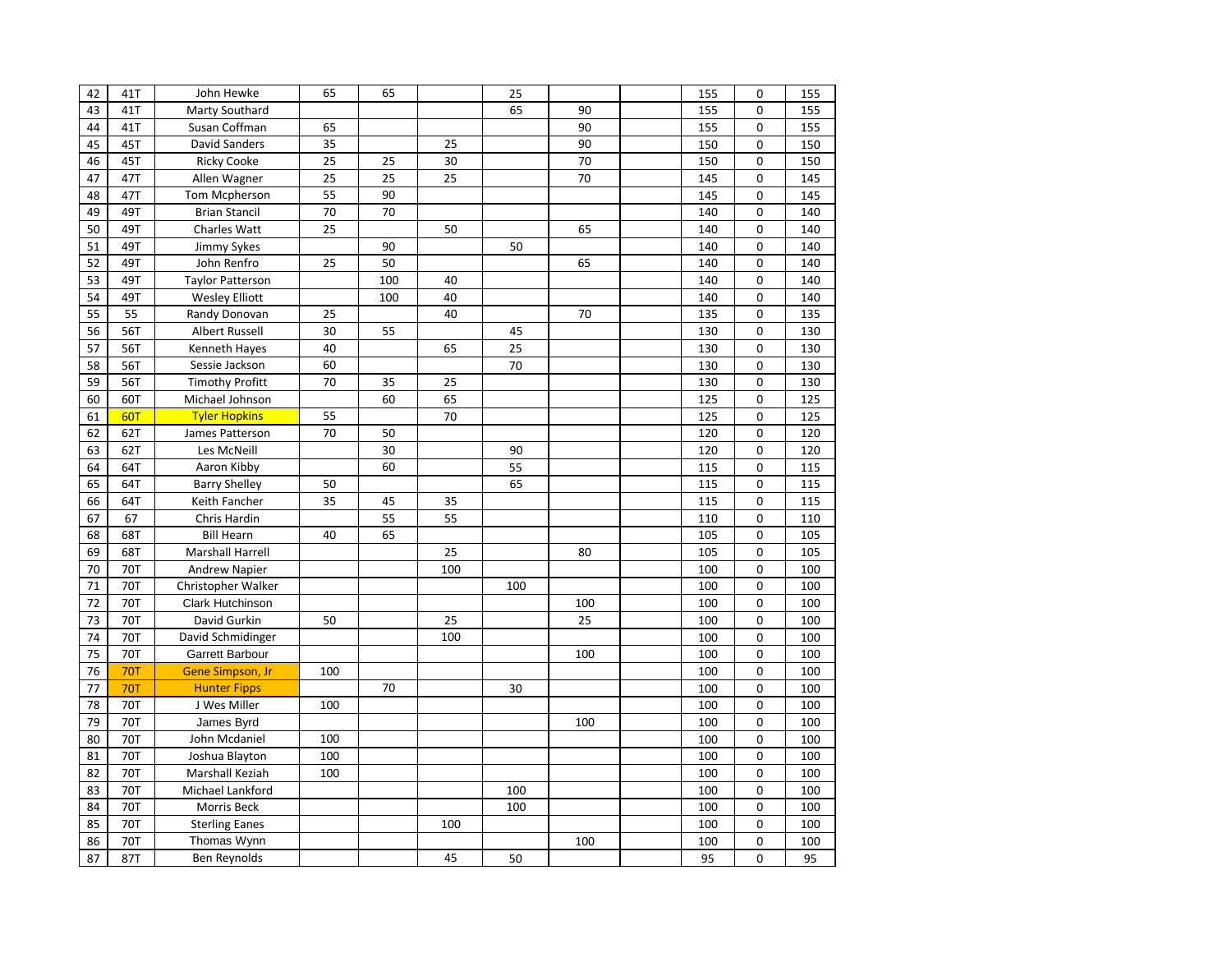| 88  | 87T         | David Funderburke      |    | 40 |    |    | 55 | 95 | 0              | 95 |
|-----|-------------|------------------------|----|----|----|----|----|----|----------------|----|
| 89  | 87T         | Keith Ducote           |    | 55 |    | 40 |    | 95 | $\mathbf 0$    | 95 |
| 90  | 87T         | Michael Rouleau        | 25 |    | 40 |    | 30 | 95 | $\mathbf 0$    | 95 |
| 91  | 87T         | Milton Hollowell       |    |    | 25 |    | 70 | 95 | $\Omega$       | 95 |
| 92  | 87T         | Steven Eddins          | 65 | 30 |    |    |    | 95 | $\mathbf 0$    | 95 |
| 93  | 87T         | William Anderson       | 55 |    |    | 40 |    | 95 | 0              | 95 |
| 94  | <b>94T</b>  | <b>Austin Casey</b>    |    |    |    | 90 |    | 90 | $\mathbf 0$    | 90 |
| 95  | 94T         | <b>Bodie Owens</b>     |    |    |    | 90 |    | 90 | $\mathbf 0$    | 90 |
| 96  | 94T         | Chris Austin           | 25 | 40 |    | 25 |    | 90 | $\mathbf 0$    | 90 |
| 97  | 94T         | Dale Hoover            | 25 |    |    | 65 |    | 90 | $\mathbf 0$    | 90 |
| 98  | 94T         | <b>Dillon Epp</b>      |    |    | 90 |    |    | 90 | 0              | 90 |
| 99  | <b>94T</b>  | <b>Jerimiah Hanson</b> |    |    | 90 |    |    | 90 | $\mathbf 0$    | 90 |
| 100 | 94T         | Kit Barker             | 25 |    |    | 65 |    | 90 | $\mathbf 0$    | 90 |
| 101 | 94T         | Linda Palangi          |    |    |    |    | 90 | 90 | $\mathbf 0$    | 90 |
| 102 | 94T         | Michael Langley        | 90 |    |    |    |    | 90 | $\overline{0}$ | 90 |
| 103 | <b>94T</b>  | <b>Nathan Sholar</b>   |    |    | 90 |    |    | 90 | $\mathbf 0$    | 90 |
| 104 | 94T         | R. Nathan Spry         |    |    |    | 90 |    | 90 | $\mathbf 0$    | 90 |
| 105 | 94T         | <b>Richard Cheek</b>   |    |    |    | 90 |    | 90 | $\mathbf 0$    | 90 |
| 106 | 94T         | <b>Russ Jones</b>      |    |    | 50 |    | 40 | 90 | 0              | 90 |
| 107 | 94T         | <b>Russ McKittrick</b> | 25 |    |    | 65 |    | 90 | $\overline{0}$ | 90 |
| 108 | 94T         | Wayne Parson           | 90 |    |    |    |    | 90 | $\Omega$       | 90 |
| 109 | 109         | Mike Gurkins           |    |    | 25 |    | 60 | 85 | $\mathbf 0$    | 85 |
| 110 | <b>110T</b> | <b>Anton Bevis</b>     |    | 80 |    |    |    | 80 | $\mathbf 0$    | 80 |
| 111 | 110T        | Charles Laughridge     |    |    |    |    | 80 | 80 | $\mathbf 0$    | 80 |
| 112 | 110T        | Christopher            |    |    |    | 80 |    | 80 | $\overline{0}$ | 80 |
| 113 | 110T        | Dale Miller            | 80 |    |    |    |    | 80 | 0              | 80 |
| 114 | 110T        | Damon Slater           |    |    | 80 |    |    | 80 | 0              | 80 |
| 115 | <b>110T</b> | Daniel Burgess         | 80 |    |    |    |    | 80 | $\overline{0}$ | 80 |
| 116 | <b>110T</b> | Donald Lheureux        | 80 |    |    |    |    | 80 | $\overline{0}$ | 80 |
| 117 | <b>110T</b> | Janet Gerardot         |    |    |    | 80 |    | 80 | $\mathbf 0$    | 80 |
| 118 | <b>110T</b> | Jason Randall          | 80 |    |    |    |    | 80 | 0              | 80 |
| 119 | 110T        | Jim Craven             |    |    |    | 80 |    | 80 | 0              | 80 |
| 120 | 110T        | Michael Arrington      | 80 |    |    |    |    | 80 | $\mathbf 0$    | 80 |
| 121 | <b>110T</b> | <b>Ralph Clark</b>     |    |    | 80 |    |    | 80 | $\mathbf 0$    | 80 |
| 122 | 110T        | T J Wright             |    | 55 |    | 25 |    | 80 | $\mathbf 0$    | 80 |
| 123 | 110T        | Tamesha Beck           |    |    |    | 80 |    | 80 | 0              | 80 |
| 124 | 110T        | Tom Jones              |    |    |    | 80 |    | 80 | $\mathbf 0$    | 80 |
| 125 | 110T        | Tom Wynn               |    |    | 80 |    |    | 80 | $\mathbf 0$    | 80 |
| 126 | 126T        | Danny Esposito         | 25 |    |    | 50 |    | 75 | $\mathbf 0$    | 75 |
| 127 | 126T        | Mark Ferraro           | 40 | 35 |    |    |    | 75 | $\mathbf 0$    | 75 |
| 128 | 128T        | Carrie Metheny         |    |    |    | 70 |    | 70 | $\Omega$       | 70 |
| 129 | 128T        | David Donovan          | 70 |    |    |    |    | 70 | 0              | 70 |
| 130 | 128T        | James Mitchell         |    |    |    | 70 |    | 70 | $\mathbf 0$    | 70 |
| 131 | 128T        | <b>Jim Naves</b>       |    |    | 70 |    |    | 70 | 0              | 70 |
| 132 | 128T        | Michael Williams       |    | 70 |    |    |    | 70 | $\mathbf 0$    | 70 |
| 133 | 128T        | Micheala Capps         | 25 | 45 |    |    |    | 70 | $\Omega$       | 70 |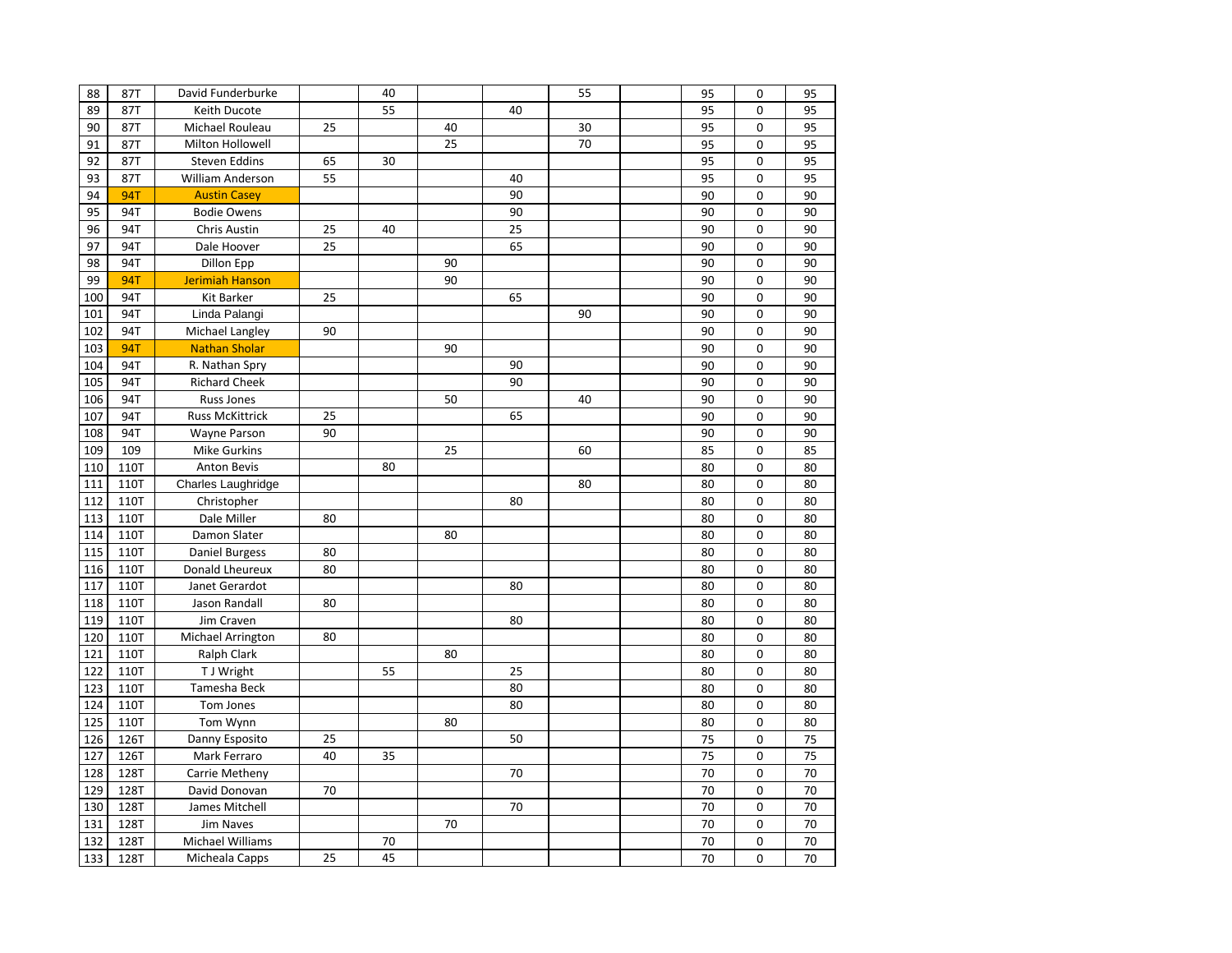| 134 | 128T        | Stephen Moore            | 25 | 45 |    |    |    | 70 | 0              | 70 |
|-----|-------------|--------------------------|----|----|----|----|----|----|----------------|----|
| 135 | 135T        | <b>Chase Handy</b>       |    |    |    |    | 65 | 65 | $\mathbf 0$    | 65 |
| 136 | 135T        | <b>Chris Russell</b>     | 65 |    |    |    |    | 65 | 0              | 65 |
| 137 | 135T        | Connie Parker            |    | 65 |    |    |    | 65 | $\mathbf 0$    | 65 |
| 138 | 135T        | Corey Bradford           |    |    | 65 |    |    | 65 | $\mathbf 0$    | 65 |
| 139 | 135T        | Isobel Ziluca            |    |    | 25 |    | 40 | 65 | $\mathbf 0$    | 65 |
| 140 | 135T        | James Justice            |    |    |    | 65 |    | 65 | 0              | 65 |
| 141 | 135T        | John Caveny              |    |    |    | 65 |    | 65 | $\mathbf 0$    | 65 |
| 142 | 135T        | Ken Dix                  |    |    |    | 65 |    | 65 | $\mathbf 0$    | 65 |
| 143 | 135T        | Paul Simpson             | 65 |    |    |    |    | 65 | $\mathbf 0$    | 65 |
| 144 | 144T        | <b>Bart Jeffrey</b>      |    | 60 |    |    |    | 60 | 0              | 60 |
| 145 | 144T        | <b>Brandon Mcfarland</b> | 60 |    |    |    |    | 60 | $\mathbf 0$    | 60 |
| 146 | 144T        | <b>Brandon Meyers</b>    | 60 |    |    |    |    | 60 | $\mathbf 0$    | 60 |
| 147 | 144T        | <b>Brian DeMott</b>      |    |    |    |    | 60 | 60 | $\mathbf 0$    | 60 |
| 148 | <b>144T</b> | <b>Carter Cuthrell</b>   | 60 |    |    |    |    | 60 | $\mathbf 0$    | 60 |
| 149 | 144T        | James Sykes              |    |    | 60 |    |    | 60 | 0              | 60 |
| 150 | <b>144T</b> | Lexi Gardner             |    |    | 60 |    |    | 60 | $\mathbf 0$    | 60 |
| 151 | 144T        | <b>Mark Profitt</b>      |    |    |    |    | 60 | 60 | $\mathbf 0$    | 60 |
| 152 | 144T        | <b>Thomas Cutler</b>     |    |    |    |    | 60 | 60 | $\mathbf 0$    | 60 |
| 153 | 144T        | <b>Thomas Tomchik</b>    |    | 60 |    |    |    | 60 | $\overline{0}$ | 60 |
| 154 | 144T        | William Herron           |    |    |    | 60 |    | 60 | $\Omega$       | 60 |
| 155 | 144T        | <b>William Jennings</b>  |    |    |    | 60 |    | 60 | 0              | 60 |
| 156 | 156T        | Douglas Koenig           |    |    |    |    | 55 | 55 | $\mathbf 0$    | 55 |
| 157 | 156T        | Earl Cuthrel             | 55 |    |    |    |    | 55 | $\mathbf 0$    | 55 |
| 158 | 156T        | <b>Gary Suttle</b>       |    |    | 55 |    |    | 55 | $\Omega$       | 55 |
| 159 | 156T        | Jay Faircloth            | 55 |    |    |    |    | 55 | 0              | 55 |
| 160 | 156T        | Larry Bennett            |    |    |    | 55 |    | 55 | $\mathbf 0$    | 55 |
| 161 | 156T        | Patrick Wynn             |    |    | 55 |    |    | 55 | 0              | 55 |
| 162 | 156T        | <b>Robert Willis</b>     |    |    |    | 55 |    | 55 | $\mathbf 0$    | 55 |
| 163 | 156T        | Steven Fletcher          |    |    | 55 |    |    | 55 | $\mathbf 0$    | 55 |
| 164 | 156T        | <b>Thomas Matthews</b>   | 30 |    |    |    | 25 | 55 | $\mathbf 0$    | 55 |
| 165 | <b>156T</b> | <b>Thomas Rose</b>       |    |    | 55 |    |    | 55 | 0              | 55 |
| 166 | 156T        | William Turman           |    |    |    | 55 |    | 55 | $\mathbf 0$    | 55 |
| 167 | 167T        | <b>Brandon Holt</b>      |    |    |    | 50 |    | 50 | $\mathbf 0$    | 50 |
| 168 | 167T        | <b>Brian Gwartz</b>      |    |    |    |    | 50 | 50 | $\mathbf 0$    | 50 |
| 169 | 167T        | David Napier             |    |    | 50 |    |    | 50 | $\overline{0}$ | 50 |
| 170 | 167T        | Don Handy                |    |    |    |    | 50 | 50 | $\mathbf 0$    | 50 |
| 171 | <b>167T</b> | <b>Hunter Kibby</b>      |    |    |    | 50 |    | 50 | $\mathbf 0$    | 50 |
| 172 | 167T        | James Duke               |    |    | 25 |    | 25 | 50 | $\mathbf 0$    | 50 |
| 173 | 167T        | Jonathan Manos           |    |    | 50 |    |    | 50 | $\mathbf 0$    | 50 |
| 174 | 167T        | Kenneth Thurman          |    |    |    | 50 |    | 50 | $\mathbf 0$    | 50 |
| 175 | 167T        | Neil Lee                 |    |    |    | 50 |    | 50 | $\mathbf 0$    | 50 |
| 176 | 167T        | R Heyward Owens          |    |    | 50 |    |    | 50 | $\mathbf 0$    | 50 |
| 177 | 167T        | Robert Jackson           | 25 |    |    | 25 |    | 50 | $\mathbf 0$    | 50 |
| 178 | 167T        | Robin Miller             |    |    |    | 50 |    | 50 | $\mathbf 0$    | 50 |
| 179 | 179T        | Bryan Johnson            | 45 |    |    |    |    | 45 | $\Omega$       | 45 |